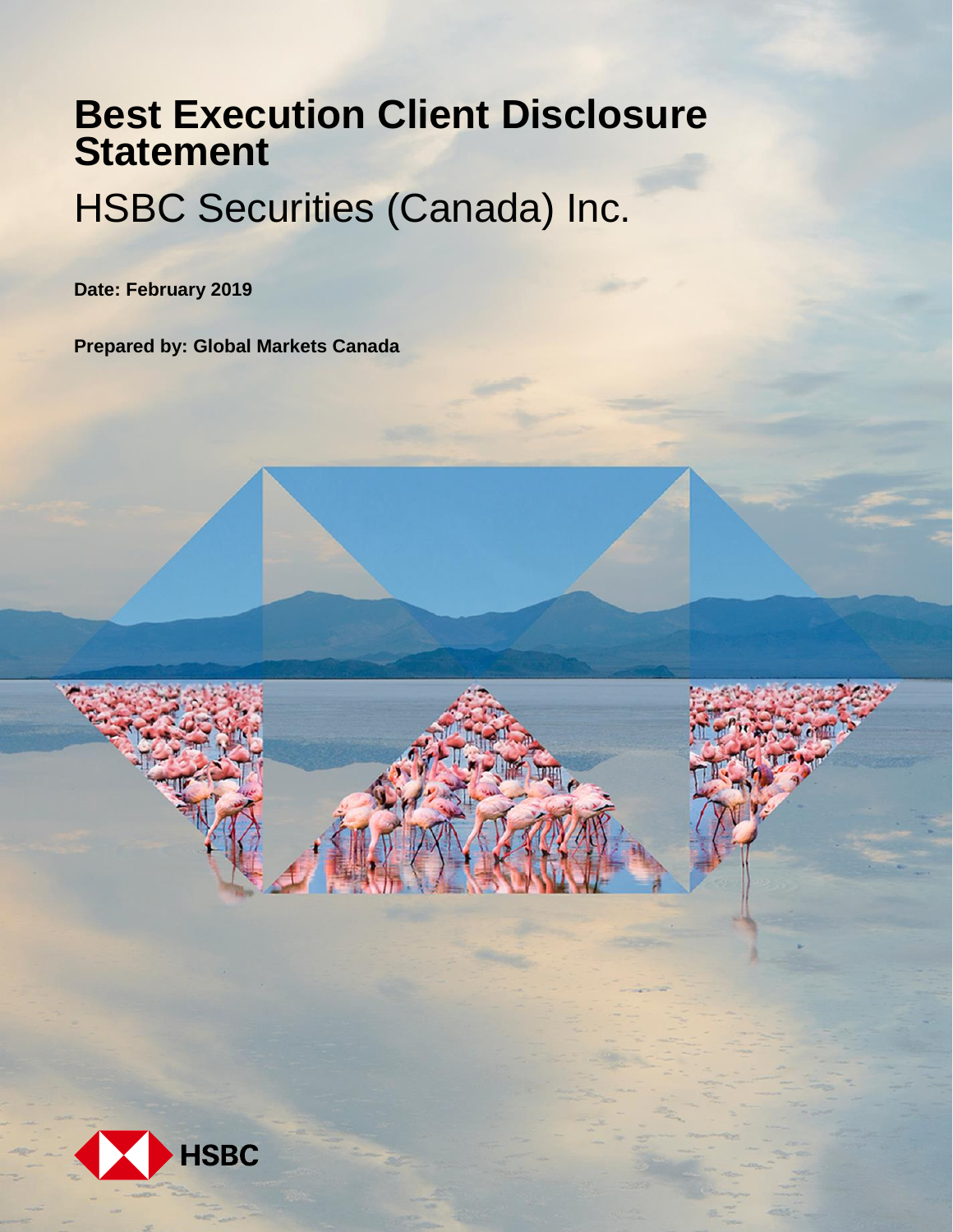## 1. Introduction

HSBC Securities (Canada) Inc. ("HCSC") has policies and related arrangements on best execution in respect of our capital markets activities (herein referred to as "GM Canada"). GM Canada is subject to a regulatory obligation to provide best execution to our clients under IIROC Dealer Member Rule 3300 *Best Execution of Client Orders* ("Rule 3300").

This Client Disclosure Statement ("Statement") provides information on GM Canada's approach to achieving best execution when acting for our clients in accordance with Rule 3300.

If you have any questions about this Statement or GM Canada's best execution policies, please contact your GM Canada representative.

#### 2. Scope

GM Canada's best execution applies to business conducted with institutional clients (as defined in IIROC's Dealer Member Rules) when trading in fixed income securities, futures, and repurchase agreements

#### Best Execution

The overreaching principle of best execution requires GM Canada to obtain the most advantageous execution terms for all client orders reasonably available under the circumstances where you place legitimate reliance on us to protect your interest.

In applying the overarching principle, GM Canada takes into consideration the following execution factors:

price;

- ◆ speed of execution;
- certainty of execution;
- ◆ overall cost of transaction;
- size of the transaction;
- ◆ nature of the transaction: and
- any other consideration that is relevant to execution.

With respect to over-the-counter ("OTC") securities, best execution will vary depending on the particular circumstances, but generally is considered to be achieved when a price that is fair and reasonable in relation to prevailing market conditions is obtained.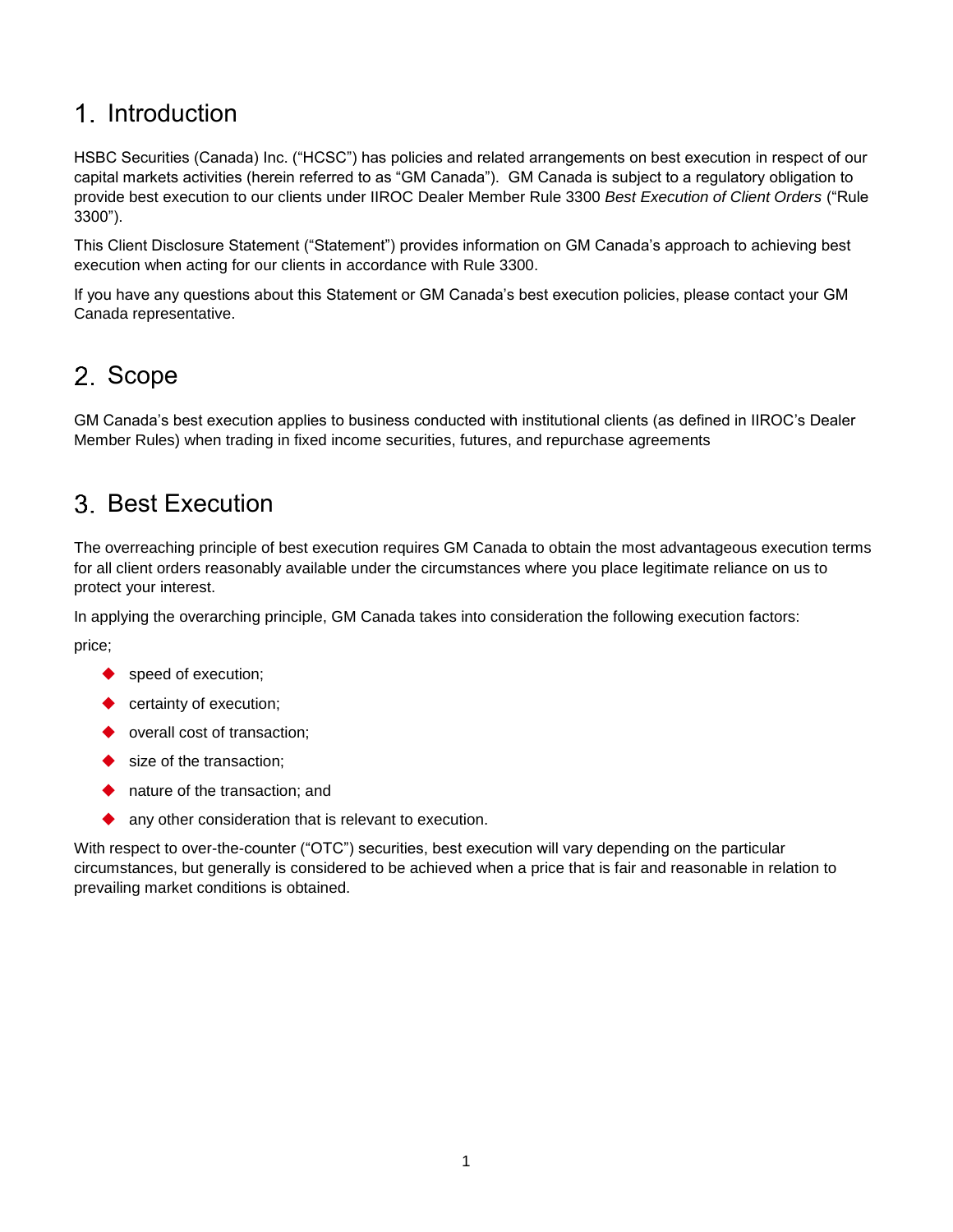## 4. Prioritisation of Execution Factors

The overreaching principle does not mean that we must obtain the best possible results for clients on every single occasion. Rather it requires us to determine the relevance and importance of execution factors as they apply to a particular order by exercising commercial judgement in the context of prevailing market conditions, as well as taking into account:

- ◆ your characteristics;
- $\blacklozenge$  the characteristics of your order; and
- $\blacklozenge$  the financial instruments that are the subject of that order.

Outcomes for clients may vary depending on our prioritisation of the execution factors listed in section 3.0.

## 5. Specific Client Instructions

Where specific client instructions are given to us in respect of any aspect of execution, the trade will be executed in accordance with those instructions, subject to compliance with applicable regulatory requirements.

To the extent that specific client instructions only relate to part of an order, GM Canada personnel will be deemed to have achieved best execution in respect of that part of the order in following those instructions. However, the Procedure will be applied to any aspects of an order not covered by specific client instructions.

Specific client instructions may prevent GM Canada from applying the overarching principle to the elements covered by those instructions.

## Conflicts of interest

GM Canada has established procedures that are designed to manage and identify conflicts of interest in accordance with IIROC Rule 42 *Conflicts of Interest*. Conflicts are centrally logged though GM Canada's internal register.

In all cases, any existing or potential material conflict of interest between GM Canada and the client that cannot be addressed in a fair, equitable and transparent manner, and considering the best interests of the client, is avoided.

## 7. Governance and Oversight

GM Canada has established and operates an effective governance structure that is reasonably designed to achieve compliance with Rule 3300.

#### Business Control Committee

GM Canada's Business Control Committee (the "BCC") is the formal governance forum to monitor non-financial risk related matters. The BCC supports GM Canada in its oversight and management of its current and emerging operational and regulatory risks and will be responsible for overseeing the effectiveness of the implementation of best execution procedures. The BCC comprises of appropriate stakeholders with the necessary expertise and authority to fulfill its oversight responsibility.

The BCC meets on a monthly basis and will review and consider key risk indicators, incidents, and other management information or indicators as necessary to fulfill its responsibilities.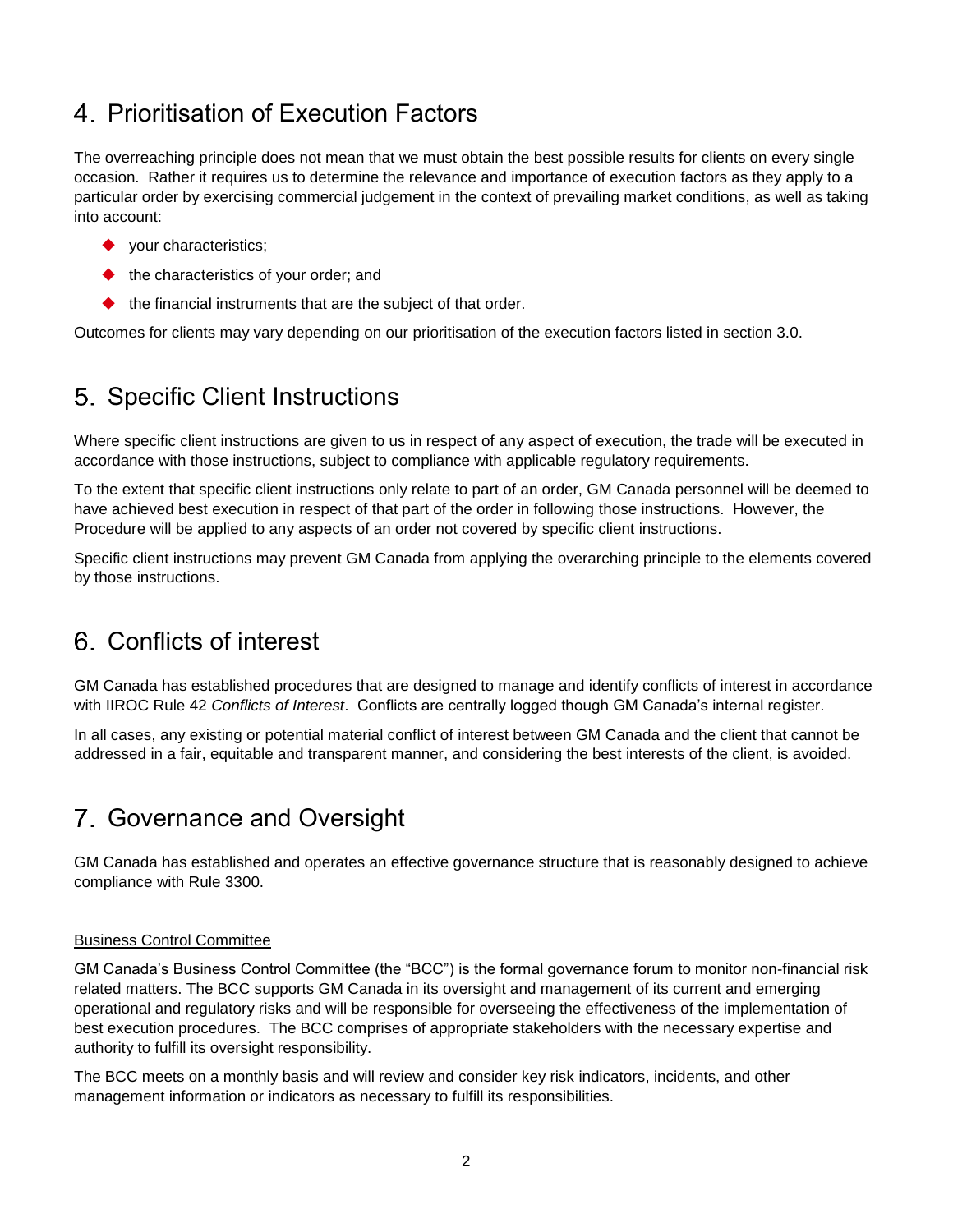#### Annual Review of Policies and Procedures

GM Canada management will review on an annual basis the accuracy and effectiveness of the policies and procedures related to Best Execution. More frequent reviews may be conducted as necessary, taking into account the scope and size of GM Canada's business. Material changes that may impact GM Canada's ability to achieve best execution, including to the trading environment, market structure or to our business model will also trigger a review.

The results of the review will be approved by both the Canada Head of Global Markets and the Canada Head of GBM Regulatory Compliance.

#### Monitoring

Pursuant to IIROC Rule 38 *Compliance and Supervision,* GM Canada has established and maintains a system to supervise the activities of its employees that is reasonably designed to achieve compliance with applicable rules. Specifically, monitoring reviews covering GM Canada's best execution obligation are conducted in accordance with internal procedures.

To the extent that any issues or deficiencies are identified through best execution monitoring reviews, they are promptly escalated to management and the BCC and resolved, as appropriate. Escalation and resolution of deficiencies are appropriately documented and retained.

#### **Training**

Training is deployed to personnel involved in the execution of client orders to ensure they know and understand the application of relevant policies and procedures that they are required to adhere to. Various training methods, including online and in-person training are used.